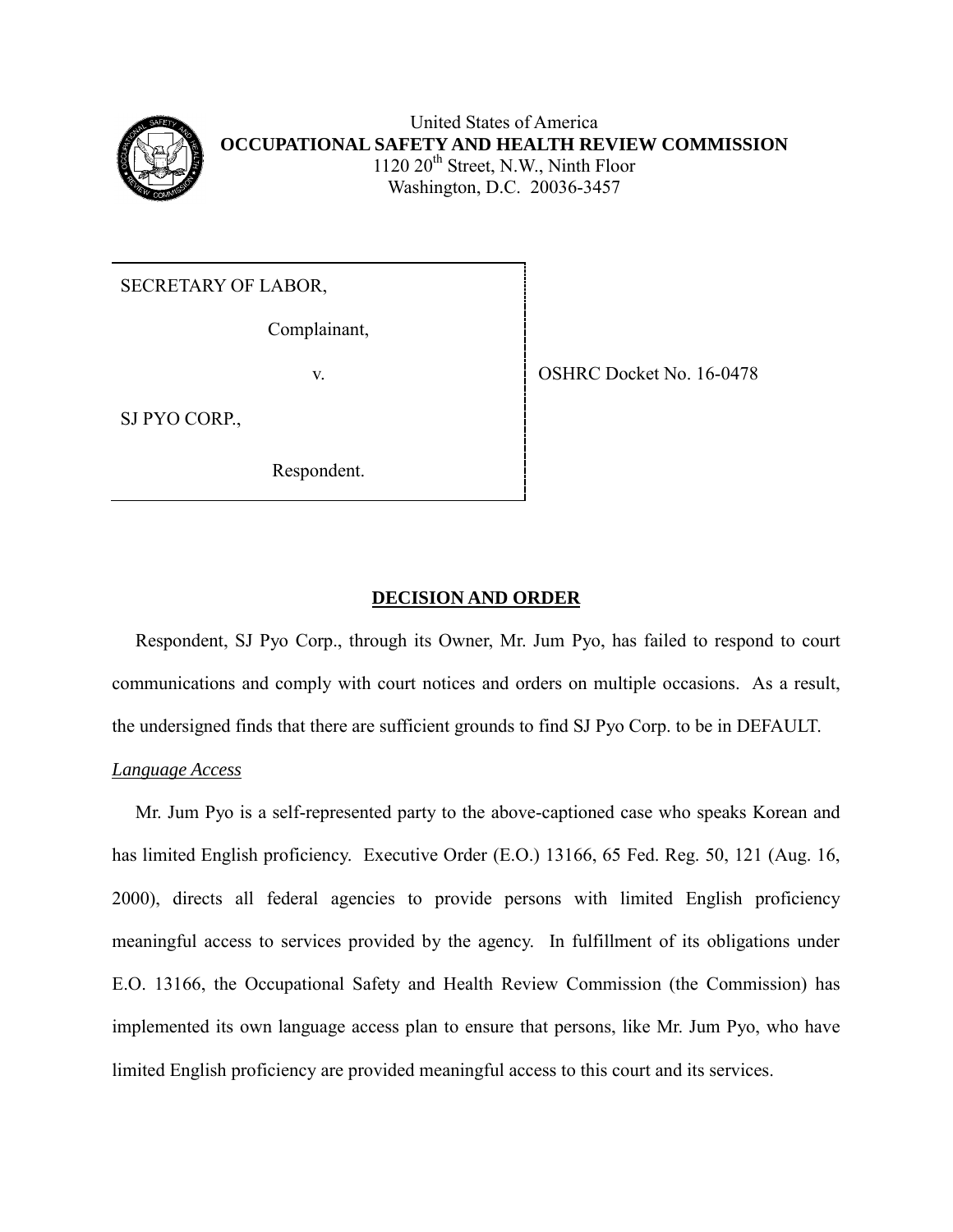Upon receipt of this case, the undersigned immediately noticed that Mr. Jum Pyo filed an Answer in English with his signature written using Korean symbols. As a result, the undersigned employed the services of a Korean interpreter for all conference calls and had all documents from the court translated and issued in Korean and English. The court has fulfilled its obligations under E.O. 13166 and the Commission's language access plan to ensure that Mr. Jum Pyo has had meaningful access to the Commission's services at all stages of this case.

## *Show Cause Orders*

 This court has issued two Show Cause Orders against Respondent, SJ Pyo, for the failure of its Owner, Jum Pyo, to communicate with the court.

 The first Show Cause Order was issued on December 19, 2016, in response to an Expedited Motion to Postpone the Hearing Date and Request to Clarify the Pre-hearing Procedures filed by the Secretary of Labor (Secretary) on December 2, 2016. In the motion, Counsel for the Secretary represented that he made several failed attempts to reach Mr. Jum Pyo to discuss unresolved evidentiary and procedural matters before the hearing. Further, Counsel for the Secretary indicated that Jum Pyo's unresponsiveness and limited English proficiency prevented the Secretary from adequately preparing for the hearing. To address these concerns raised by the Secretary, the undersigned scheduled a conference call for December 7, 2016. The undersigned's legal assistant attempted to reach Mr. Jum Pyo, by phone using a Korean interpreter, to notify him of the conference call. The undersigned's legal assistant called both numbers on file for Mr. Pyo and left voicemail messages on each providing the information for the conference call. However, Jum Pyo neither responded to the voicemail messages nor did he participate in the conference call on December  $7<sup>th</sup>$ . Following the conference call, the undersigned's legal assistant again tried to reach Mr. Jum Pyo, by phone, with no success. Again, with the aid of a Korean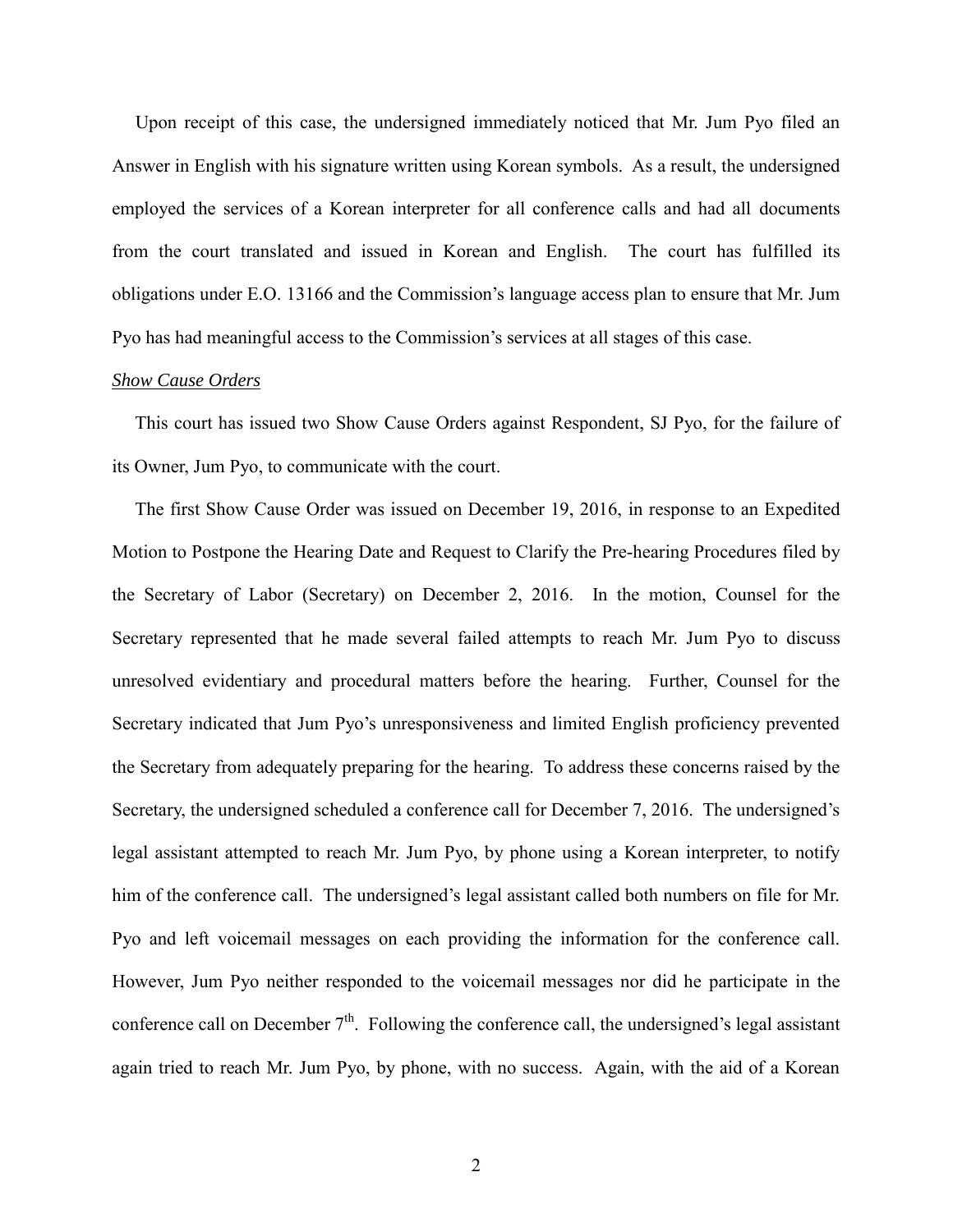interpreter, the legal assistant left voicemail messages on each of the phone numbers on file directing Mr. Pyo to contact the court no later than December 9, 2016. Mr. Pyo never responded. Another basis for the first Show Cause Order was Jum Pyo's failure to comply with the court's Notice of Hearing and Hearing Site, Scheduling Order and Special Notices issued on September 26, 2016. In that Order, the court directed the parties to "meet or confer" to discuss prehearing issues by or before Friday, December 2, 2016. However, as indicated in the Secretary's motion, Jum Pyo was unresponsive to attempts to contact him in fulfillment of the court's Order.

 The second Show Cause Order was issued on February 21, 2017, via United State Postal Service (USPS) certified mail (tracking no. 7015 1520 0001 3098 1315). The court's reason for issuing the second Show Cause Order was due, in large part, to the fact that service of the first Show Cause Order was accomplished using USPS regular first-class mail and FEDEX express overnight with direct signature. Upon reflection, the undersigned determined that such service did not meet the requirements of Rule 101(d) of the Commission Rules of Procedure. 29 C.F.R. §2200.101. Additionally, Mr. Jum Pyo still had not responded to any of the court's prior communications as of the issuance of the second Show Cause Order.

#### *Address of Record*

 Rule 6 of the Commission Rules of Procedure requires all parties to provide and update, among other things, its address in writing or risk waiving the right to notice and service. 29 C.F.R. §2200.6. The USPS online tracking for the  $2<sup>nd</sup>$  Show Cause Order issued via certified mail (no. 7015 1520 0001 3098 1315) shows that the package was "undeliverable as addressed" when delivery was attempted at Respondent's address of record  $(50-11 20<sup>th</sup>$  St., Bayside, N.Y. 11361). Ex. A. Instead, the letter was forwarded and ultimately delivered to an individual at a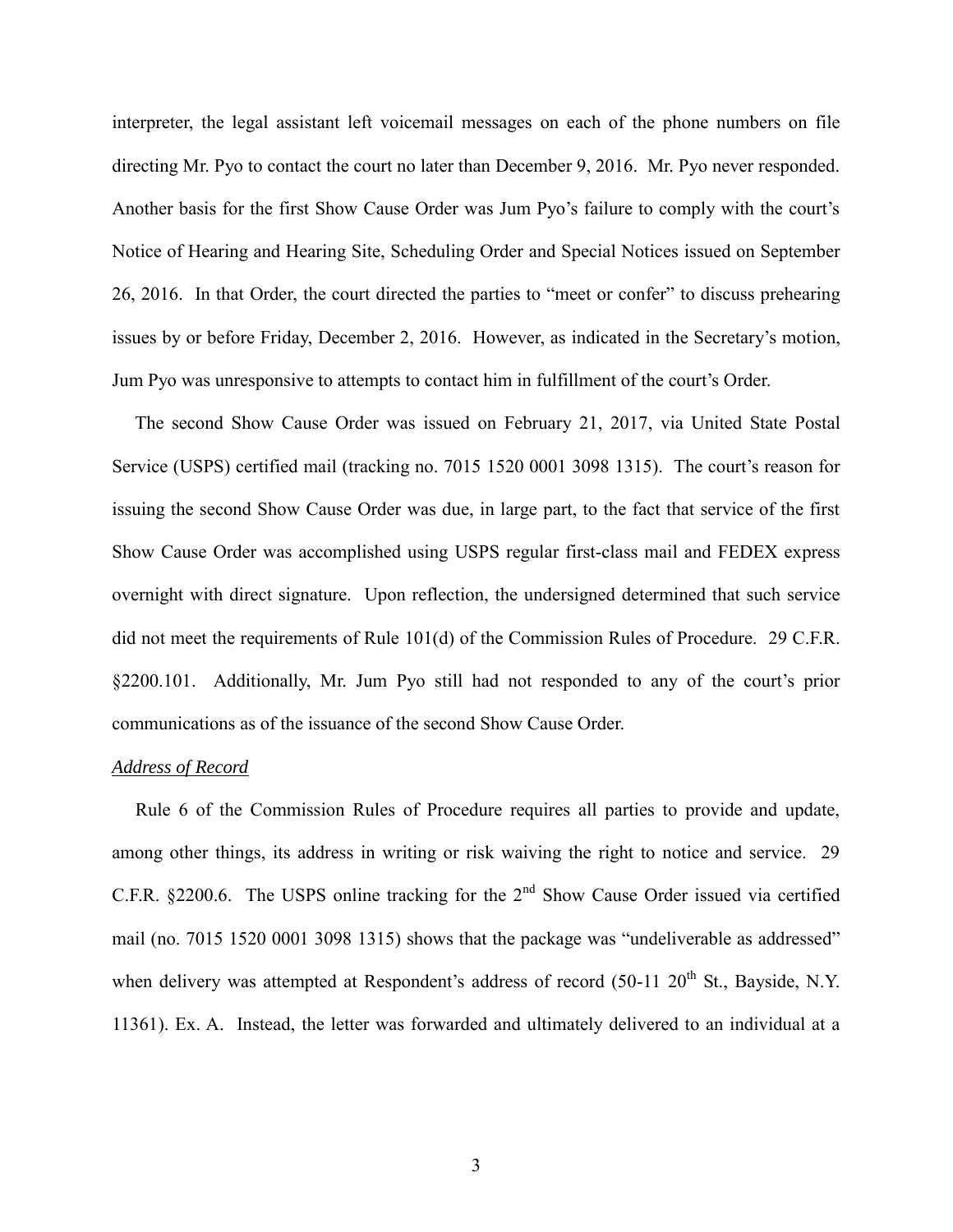location in Oakland Gardens, N.Y.  $11384$ .<sup>1</sup> This location appears to be a forwarding address. It is important to note that the  $2<sup>nd</sup>$  Show Cause Order was also served to Respondent via USPS first-class mail and was not returned. It is telling that neither of the letters (by certified and regular first-class mail was returned by the postal service undelivered, and therefore are presumed to have been duly delivered to the Respondent. *See Legille v. Dann*[, 544 F.2d 1 \(D.C.](https://1.next.westlaw.com/Link/Document/FullText?findType=Y&serNum=1976125219&pubNum=0000350&originatingDoc=I6feff8f6e2d011e4b86bd602cb8781fa&refType=RP&originationContext=document&transitionType=DocumentItem&contextData=(sc.Search))  [Cir. 1976\)](https://1.next.westlaw.com/Link/Document/FullText?findType=Y&serNum=1976125219&pubNum=0000350&originatingDoc=I6feff8f6e2d011e4b86bd602cb8781fa&refType=RP&originationContext=document&transitionType=DocumentItem&contextData=(sc.Search)) (applying the rebuttable presumption that post office has delivered a properly mailed item). Altogether, these facts appear to indicate that Jum Pyo has either moved or had his mail forwarded to another address without informing the Commission. In either case, his failure to provide the Commission with a current address means that he has waived his right to notice and service under Commission rules.

#### **Discussion**

Rule 101(a) of the Commission's Rules, 29 C.F.R. § 2200.101(a), provides in pertinent part:

*Sanctions.* When any party has failed to plead or otherwise proceed as provided by these rules or as required by the … Judge, he may be declared to be in default … on the initiative of the … Judge, after having been afforded an opportunity to show cause why he should not be declared to be in default….Thereafter, the … Judge, in [his] discretion, may enter a decision against the defaulting party….

 It has been held that a judge has very broad discretion in imposing sanctions for noncompliance with the Commission's Rules or the judge's orders. *See Sealtite Corp.*, 15 BNA OSHC 1130, 1134 (No. 88-1431, 1991). However, although a judge has very broad discretion in imposing sanctions for noncompliance with the Commission's Rules of Procedure or his own orders, the judge must not impose a sanction that is too harsh under the circumstances of the case. "Reviewing courts universally recognize the harshness of dismissal with prejudice and

 $\overline{a}$ 

<sup>&</sup>lt;sup>1</sup> The same method of delivery was used for the undersigned's December 27, 2016, Order Canceling Hearing (USPS certified and first-class mail). Both were served to Respondent at his address of record. Neither were returned; however, the certified mail online tracking for this letter (no. 7015 1520 0001 3096 1285) shows that delivery was left with an individual at a location in Oakland Gardens, N.Y. 11364. Ex. B.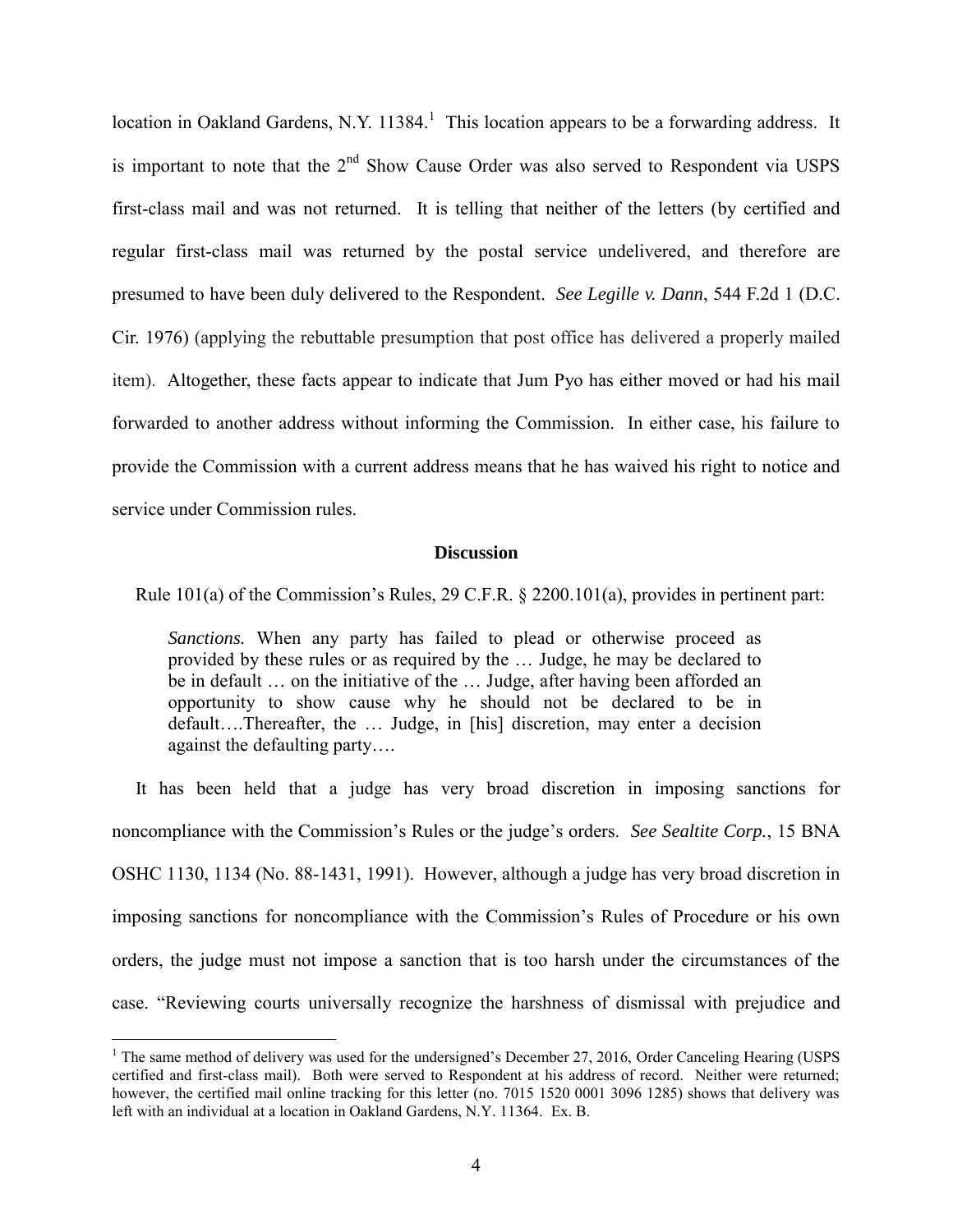generally require that lesser sanctions first be considered." *Duquesne Light Co*., 8 BNA OSHC 1218, 1222 (No. 78-5034, 1980). The Commission has held that a default judgment is "too harsh a sanction for failure to comply with certain prehearing orders unless the record shows contumacious conduct by the noncomplying party or prejudice to the opposing party," or "where a party displays a 'pattern of disregard' for Commission proceedings." *[Architectural Glass &](http://web2.westlaw.com/find/default.wl?mt=Westlaw&db=0003227&tc=-1&rp=%2ffind%2fdefault.wl&findtype=Y&ordoc=2012780902&serialnum=2002390136&vr=2.0&fn=_top&sv=Split&tf=-1&referencepositiontype=S&pbc=ED3AA980&referenceposition=1547&rs=WLW14.04)  Metal Co.,* [19 BNA OSHC 1546, 1547](http://web2.westlaw.com/find/default.wl?mt=Westlaw&db=0003227&tc=-1&rp=%2ffind%2fdefault.wl&findtype=Y&ordoc=2012780902&serialnum=2002390136&vr=2.0&fn=_top&sv=Split&tf=-1&referencepositiontype=S&pbc=ED3AA980&referenceposition=1547&rs=WLW14.04) (No. 00-0389, 2001). Sanctions, however, are an appropriate tool to ensure compliance where the sanctioned party has engaged in a pattern of disregard for Commission rules, or where the party's conduct was contumacious. *See, e.g*., *Phila. Constr. Equip. Inc.*[, 16 BNA OSHC 1128, 1130-31](http://web2.westlaw.com/find/default.wl?mt=Westlaw&db=0003227&tc=-1&rp=%2ffind%2fdefault.wl&findtype=Y&ordoc=2012780902&serialnum=1993474433&vr=2.0&fn=_top&sv=Split&tf=-1&referencepositiontype=S&pbc=ED3AA980&referenceposition=1130&rs=WLW14.04) (No. 92-899, 1993) (pattern of disregard for Commission proceedings found where Respondent was late for hearings twice, failed to certify posting of the citation and failed to file an answer until threatened with dismissal, failed to respond to a discovery request, and failed to respond to a pre-hearing order). The record in this case reveals that Respondent has repeatedly failed to act and communicate concerning this case. Respondent, Jum Pyo, failed to act in accordance with the court's September 26, 2016, Order requiring the parties to meet or confer to, among other things, discuss the possibility of settlement and to exchange information for the preparation of a joint prehearing statement. As evidenced by the Secretary's December 2, 2016, Expedited Motion to Postpone the Hearing Date and Request to Clarify the Pre-hearing Procedures, Respondent was unresponsive to attempts to communicate, by phone, to discuss pre-hearing matters as required by the court's September  $26<sup>th</sup>$  Order. In fact, Counsel for the Secretary represented that he made several unsuccessful attempts to contact Respondent, Jum Pyo, since September 9, 2016. Next, Respondent, Jum Pyo, should have communicated with this court in response to voicemails left by the undersigned's legal assistant in an attempt to schedule a conference call for the parties to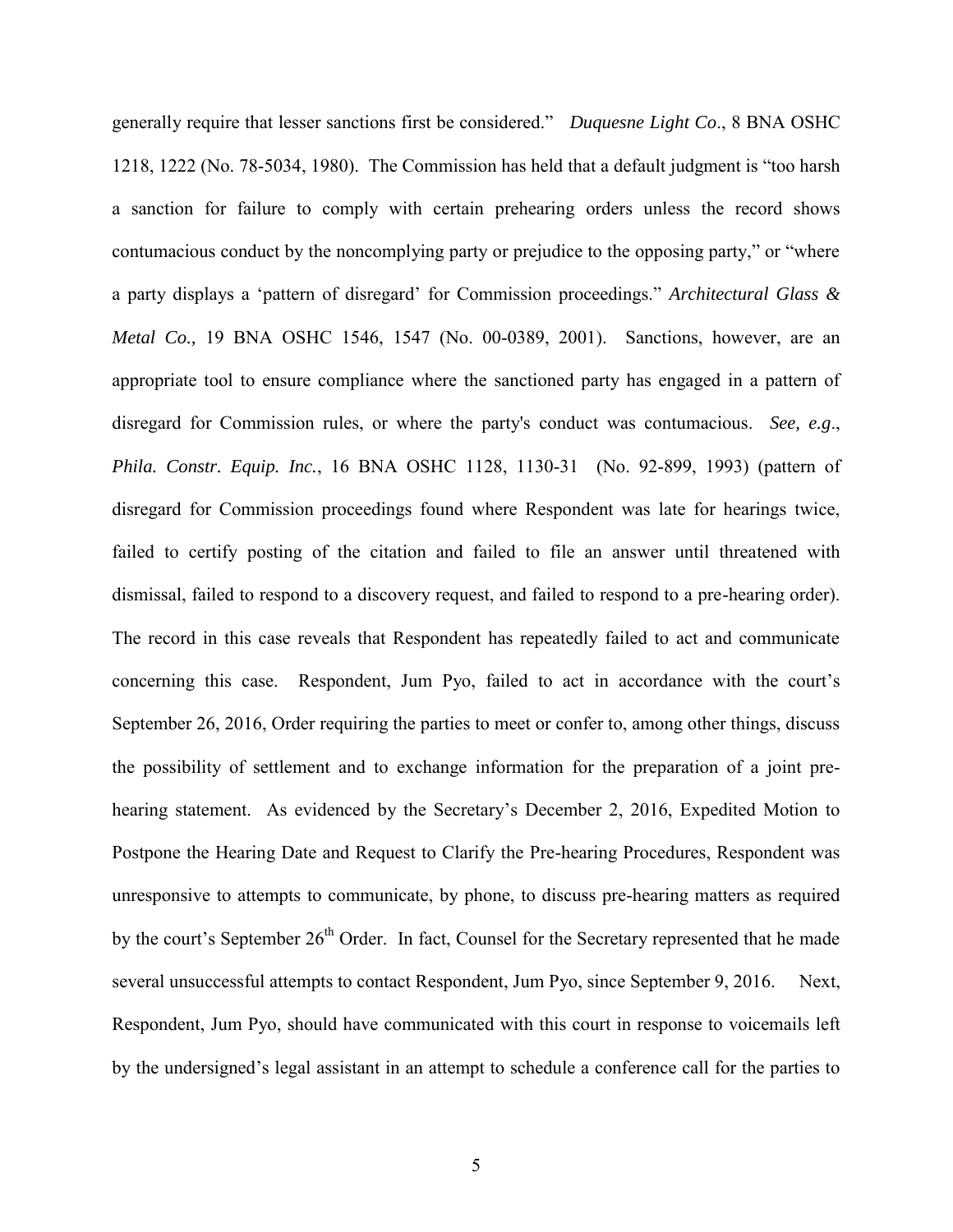take place on December  $7<sup>th</sup>$  for the purpose of discussing the Secretary's motion. Again, Jum Pyo failed to respond to voicemails left by the undersigned's legal assistant following his failure to participate in the December 7, 2016, conference call and directing him to contact the court by or before December 9, 2016. Finally, Jum Pyo failed to communicate with this court by not filing a written response, by or before March 21, 2017, to the court's  $2<sup>nd</sup>$  Show Cause Order dated February 21, 2017. To date, Respondent, Jum Pyo, has still not responded to any of the court's communications. I find that Respondent's failure to respond to the Order Canceling Hearing, phone calls/voicemails, and the Show Cause Order, reflects a pattern of disregard for this court, its orders, and is the very epitome of contumacious conduct. I also find that this *pro se* Respondent failed to exercise reasonable diligence by simply ignoring all communication from opposing counsel and this court. At a minimum, Respondent should have contacted the Commission if there was a problem understanding any of the documents sent.<sup>2</sup> Based on this behavior, it appears that Respondent has either abandoned this case or treats the Commission's Procedural Rules with disdain. In either case, such behavior cannot be tolerated as it seriously impedes the administration of justice. If Mr. Jum Pyo, or any representative of Respondent, had provided a response to the SCO or any of the other attempted communications (i.e. phone calls/voicemails), the undersigned would have imposed lesser sanctions. However, no such response has been provided and I find Respondent's repeated failure to communicate and participate in this case makes default an appropriate sanction.

<sup>&</sup>lt;sup>2</sup> Interestingly, neither the OSHA Citations nor the Secretary's Complaint was issued in Korean. Yet, Respondent managed to file a timely Notice of Contest and Answer both in English.